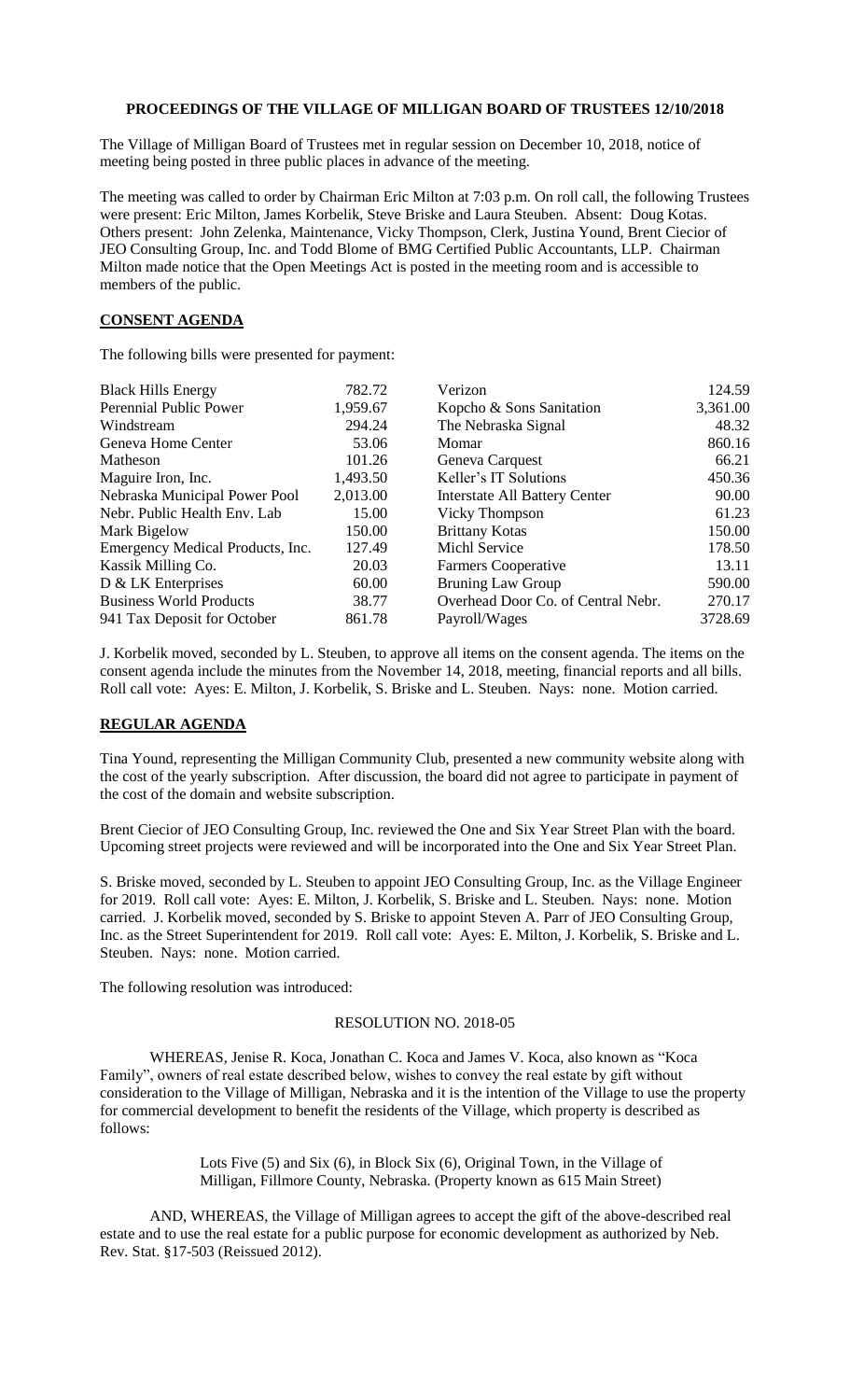NOW, THEREFORE, BE IT HEREBY RESOLVED, by the Board of Trustees of the Village of Milligan, Nebraska that the Village agrees to accept the conveyance of the above-described real estate to the Village of Milligan, by gift from the Koca Family without restriction, condition or limitation, to be used by the Village for economic development as the Village deems appropriate.

J. Korbelik moved, seconded by L. Steuben, to adopt Resolution No. 2018-05. Roll call vote: Ayes: E. Milton, J. Korbelik, S. Briske and L. Steuben. Nays: none. Motion carried.

Correspondence was read and discussed. Approval was given to increase by \$25.00 the monthly amount paid to Larry Michl for the upkeep of the Fire Station.

Doug Kotas arrived at 7:45 p.m.

J. Korbelik moved, seconded by S. Briske, to adjourn the regular meeting at 7:56 p.m. Roll call vote: Ayes: E. Milton, J. Korbelik, S. Briske, D. Kotas and L. Steuben. Nays: none. Motion carried.

### REORGANIZATIONAL MEETING

The Village of Milligan Board of Trustees met at the Village Hall on December 10, 2018, at 7:58 p.m. for the purpose of reorganization.

On roll call the following board members were present: E. Milton, S. Briske, D. Kotas, L. Steuben and J. Korbelik.

The clerk asked for a nomination of a temporary chairman. J. Korbelik moved, seconded by L. Steuben to nominate Steve Briske as temporary chairman. Roll call vote: E. Milton, J. Korbelik, L. Steuben, and D. Kotas. S. Briske abstained. Motion carried.

S. Briske moved, seconded by D. Kotas, to nominate Eric Milton as Chairman of the Board. Roll call vote: J. Korbelik, L. Steuben, S. Briske and D. Kotas. E. Milton abstained. Motion carried.

Steve Briske agreed to retain the position of board member as a write-in from the election.

The following committees were assigned:

| Garbage, Street and Alley     | Milton, Korbelik                             |  |
|-------------------------------|----------------------------------------------|--|
| Police, Water and Sewer       | Briske, Steuben                              |  |
| Finance                       | All Members                                  |  |
| Health                        | Kotas, Korbelik                              |  |
| Village Clerk/Treasurer       | Vicky Thompson                               |  |
| <b>Village Attorney</b>       | Katherine Spohn, Burning Law Group           |  |
| Village Street Superintendent | Steven Parr, JEO Consulting Group, Inc.      |  |
| Village Street Engineer       | JEO Consulting Group, Inc.                   |  |
| Village Accountant            | Todd Blome, BMG Certified Public Accountants |  |

J. Korbelik moved, seconded by L. Steuben, to adjourn. Roll call vote: E. Milton, S. Briske, D. Kotas, L. Steuben, J. Korbelik. Motion carried. Meeting adjourned at 8:10 p.m.

Regular meeting was reconvened at 8:11 p.m.

Todd Blome of BMG Certified Public Accountants, LLP presented the audit dated September 30, 2018, to the board. Mr. Blome reviewed the financial information with the board and answered questions.

A proposal to upgrade the current Village of Milligan Code Book was received. S. Briske moved, seconded by D. Kotas to contract with Municipal Code Services, Inc. to update the Village Code Book. Roll call vote: E. Milton, S. Briske, D. Kotas, L. Steuben, J. Korbelik. Motion carried.

**Other Discussion:** 

- Farm field drainage update.
- Discussion with John Zelenka on several street items. Grading will be done to repair the street between 1<sup>st</sup> and L and 3<sup>rd</sup> and L.

Next meeting is scheduled for January 14, 2019, at 7:00 p.m. at the Village Hall. J. Korbelik moved, seconded by S. Briske to adjourn. Roll call vote: Ayes: E. Milton, J. Korbelik, D. Kotas, S. Briske, and